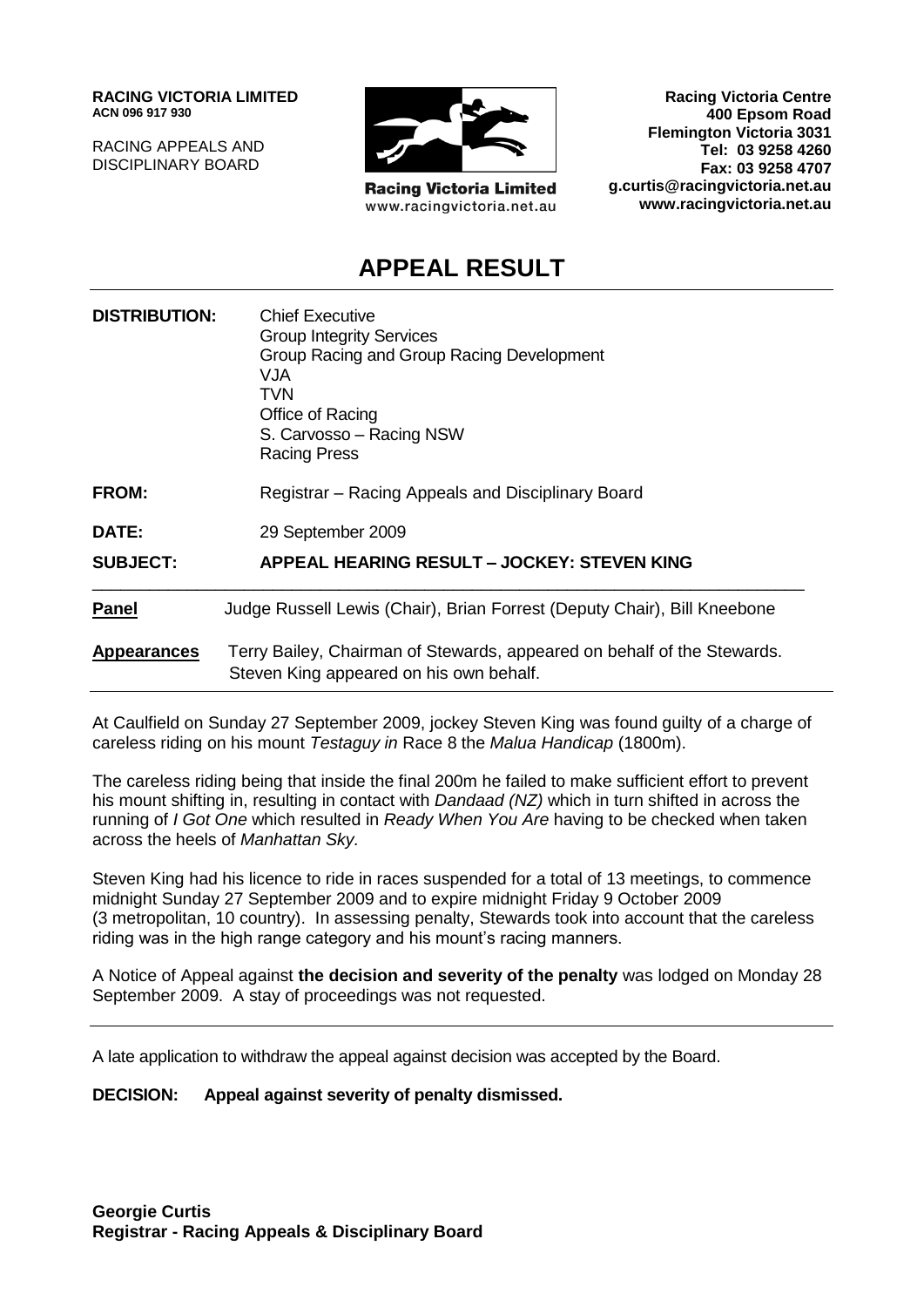# **TRANSCRIPT OF PROCEEDINGS**

**RACING APPEALS AND DISCIPLINARY BOARD**

\_\_\_\_\_\_\_\_\_\_\_\_\_\_\_\_\_\_\_\_\_\_\_\_\_\_\_\_\_\_\_\_\_\_\_\_\_\_\_\_\_\_\_\_\_\_\_\_\_\_\_\_\_\_\_\_\_\_\_\_\_\_\_

#### **HIS HONOUR JUDGE R.P.L. LEWIS, Chairman MR B. FORREST MR B. KNEEBONE**

## **IN THE MATTER OF THE MALUA HANDICAP OVER 1800 METRES AT CAULFIELD ON 27 SEPTEMBER 2009**

**JOCKEY: STEVEN KING**

#### **MELBOURNE**

#### **TUESDAY, 29 SEPTEMBER 2009**

MR T. BAILEY appeared on behalf of the Stewards

MR S. KING appeared on his own behalf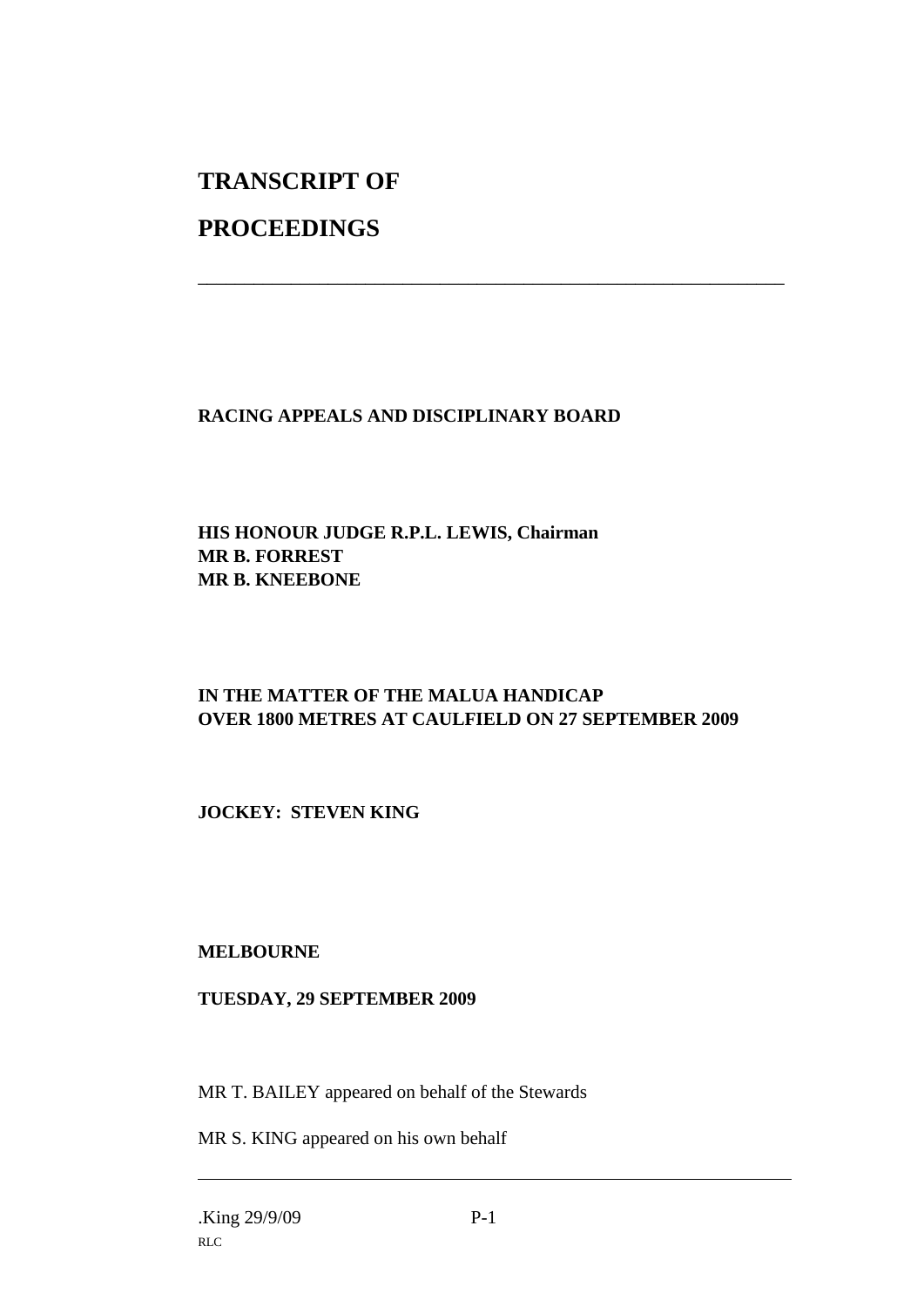CHAIRMAN: Ms Curtis.

MS CURTIS: This hearing is in the matter of an appeal made by jockey Steven King against the decision of the stewards and severity of the penalty imposed when he was found guilty of a charge of careless riding on his mount Testaguy in race 8, the Malua Handicap at Caulfield on Sunday, 27 September 2009.

CHAIRMAN: Mr Bailey, you appear on behalf of the stewards?

MR BAILEY: Yes, sir.

CHAIRMAN: Mr King?

MR O'KEEFFE: Mr Chairman, Mr King is appearing on his own behalf.

CHAIRMAN: I thought he would.

MR O'KEEFFE: But he would like to, with the board's permission and with the stewards' approval, vary his plea, having reviewed the situation, review it to a plea against the severity of the stewards' decision.

CHAIRMAN: He seeks leave to abandon his appeal against conviction.

MR O'KEEFFE: Correct.

CHAIRMAN: And plead guilty to careless riding.

MR O'KEEFFE: Correct, and vary it to an appeal against the severity of the penalty.

CHAIRMAN: Unless Mr Bailey has some objection, we have no difficulty with that application.

MR BAILEY: I don't have any objection, Mr Chairman.

MR KING: I don't want to waste everyone's time.

CHAIRMAN: Yes. This will be an appeal against the severity of the penalty.

MR O'KEEFFE: And Mr King is representing himself, Mr Chairman.

CHAIRMAN: Yes. I'll just make a note of this. Yes, Mr Bailey.

MR BAILEY: If I may just formally tender a copy of the transcript of the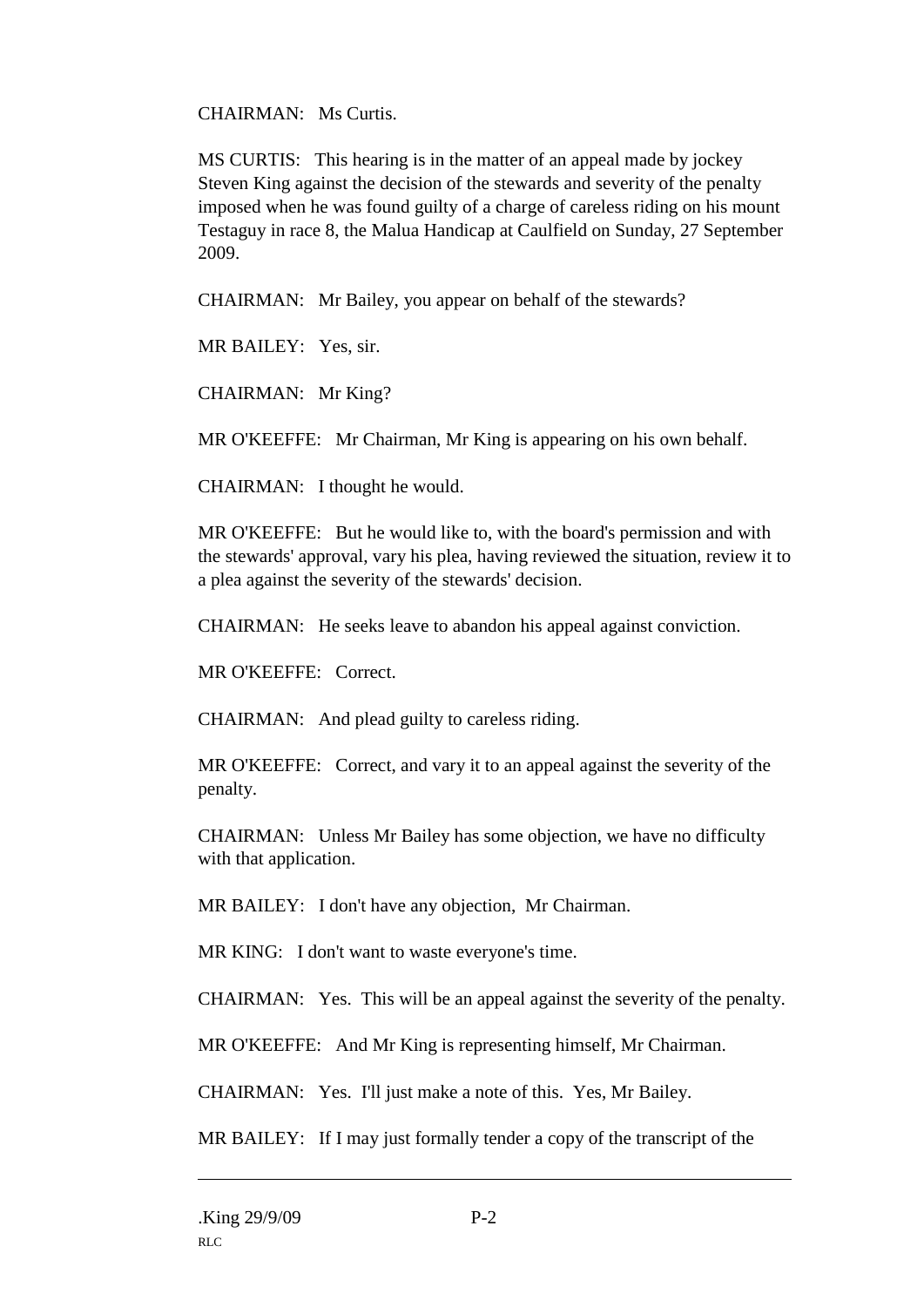evidence and the video footage of the incident.

CHAIRMAN: Yes.

MR BAILEY: Now that it's an appeal on the grounds of severity of the penalty, I will obviously outline how the stewards reached the 13-meeting suspension. The level of interference caused to a number of runners, the stewards were of the view that it sat in the high range, given the number of runners that were interfered with in the incident, which at this time of year, during the spring, equates to 14 meetings. The stewards took a meeting off for the fact that the horse was inclined to get in under pressure, and in fact that allowed Steven King to resume riding on a fairly big day, Caulfield Guineas Day.

CHAIRMAN: There was no stay sought, was there, in this matter?

MR KING: No, sir.

MR BAILEY: No.

CHAIRMAN: So you took your medicine then and there.

MR KING: Yes, Sunday.

MR BAILEY: Steven King's record shows - and it's in the transcript - he's had 62 rides since his last suspension incurred at Sandown on 5 August. His previous suspension was back at Flemington on 7 March. That's how the stewards found 13 meetings as the appropriate penalty. I can show the film to highlight the level of interference. There was a number of runners involved. That's why the stewards felt it sat at the high end, but made some allowances for the horse's racing manners and felt, given the penalty brought Steven King back for a feature meeting, we'd been more than fair. That's how we got to it anyway.

CHAIRMAN: Yes. Mr King, are you challenging the characterisation of the level of interference? Are you saying it was in the low range, medium or - - -

MR KING: I think, sir, when we view the video, I think the video will actually show the fact that the horse certainly contributes to the interference.

CHAIRMAN: Have you ridden him before?

MR KING: I have. It's only his second time with blinkers on and, you know, the fact that the rail was so far out and we're racing out in the middle of the track, I just think he got a bit lost. I don't deny the fact that the horse has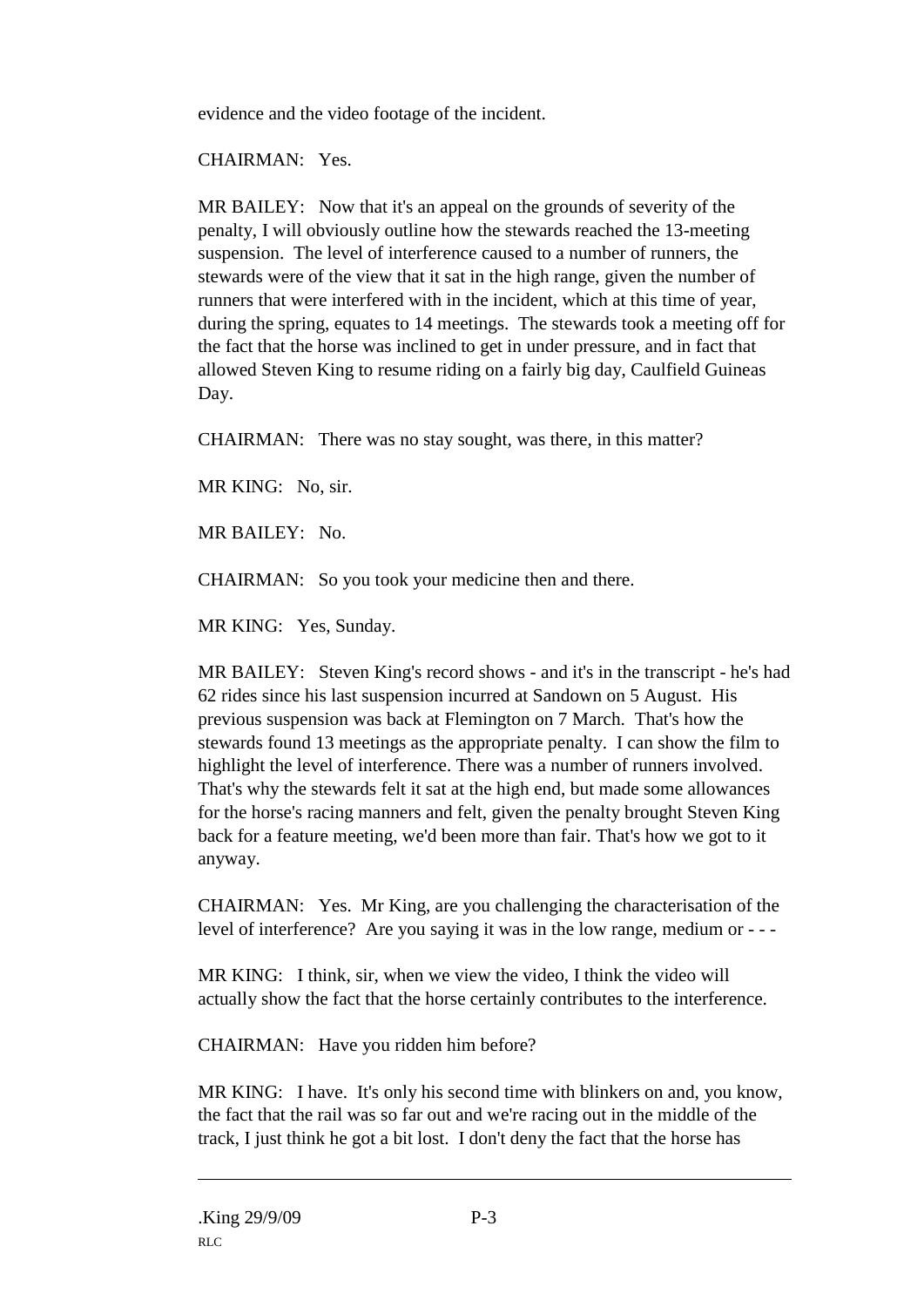initially rolled in, but as I said in my evidence, I felt - well, I was clear of the runners behind me when I rolled in, but when I grabbed hold of the horse, I felt that he didn't respond as quickly as what I would have liked him to and I think the video actually shows that. There's no doubt that the horse certainly contributes to the interference and when it's happened, I've got both hands on the reins but unfortunately still - you know, it's quite a lightly raced horse.

As far as the meetings are concerned, I just felt at this time of year, sir, even though I don't miss two Saturdays, the provincial meetings and also the Friday night meetings are very important because even though - those lesser-scale horses certainly go through to towards the rest of the carnival.

CHAIRMAN: All right. We'd better have a look at the film then and Mr Bailey can tell us what his interpretation of the film is and you can question him, Mr King, if you wish, and then give us your interpretation of what happened. Yes, Mr Bailey.

MR BAILEY: That's Steven King in the pink and black, second from the outside.

#### **FILM SHOWN**

MR BAILEY: He does ride the horse out with the whip, starts to shift ground. To Steven King's credit, he puts the whip away but does continue to ride. When the interference occurs, then Steven King really turns its head and tries to relieve the pressure. Dwayne Dunn is in the red cap, green sleeves, the sort of baldy nosed horse you can see there. You will see - - -

CHAIRMAN: He actually moves out, doesn't he, the horse, before he starts to come in. Was he proving difficult to ride then, Mr King?

MR KING: Well, I just think the way the ---

CHAIRMAN: He did seem to go out to me.

MR KING: Yes, well, it's his second time with blinkers and I think the fact that we were racing so wide that day, we weren't actually railing up, the fact is he's still a bit green and still a bit new, so in all fairness, he took me by surprise. I mean, he's never done that in his life, so as I said in the transcript, I was taken completely by surprise.

MR BAILEY: Where the debate was on the day is that when the horse does start to shift ground inwards, Steven King does put the whip away but he continues to ride his mount along. Just take it back. The stewards argued that in that period of time - like, if he'd have made the effort he did after the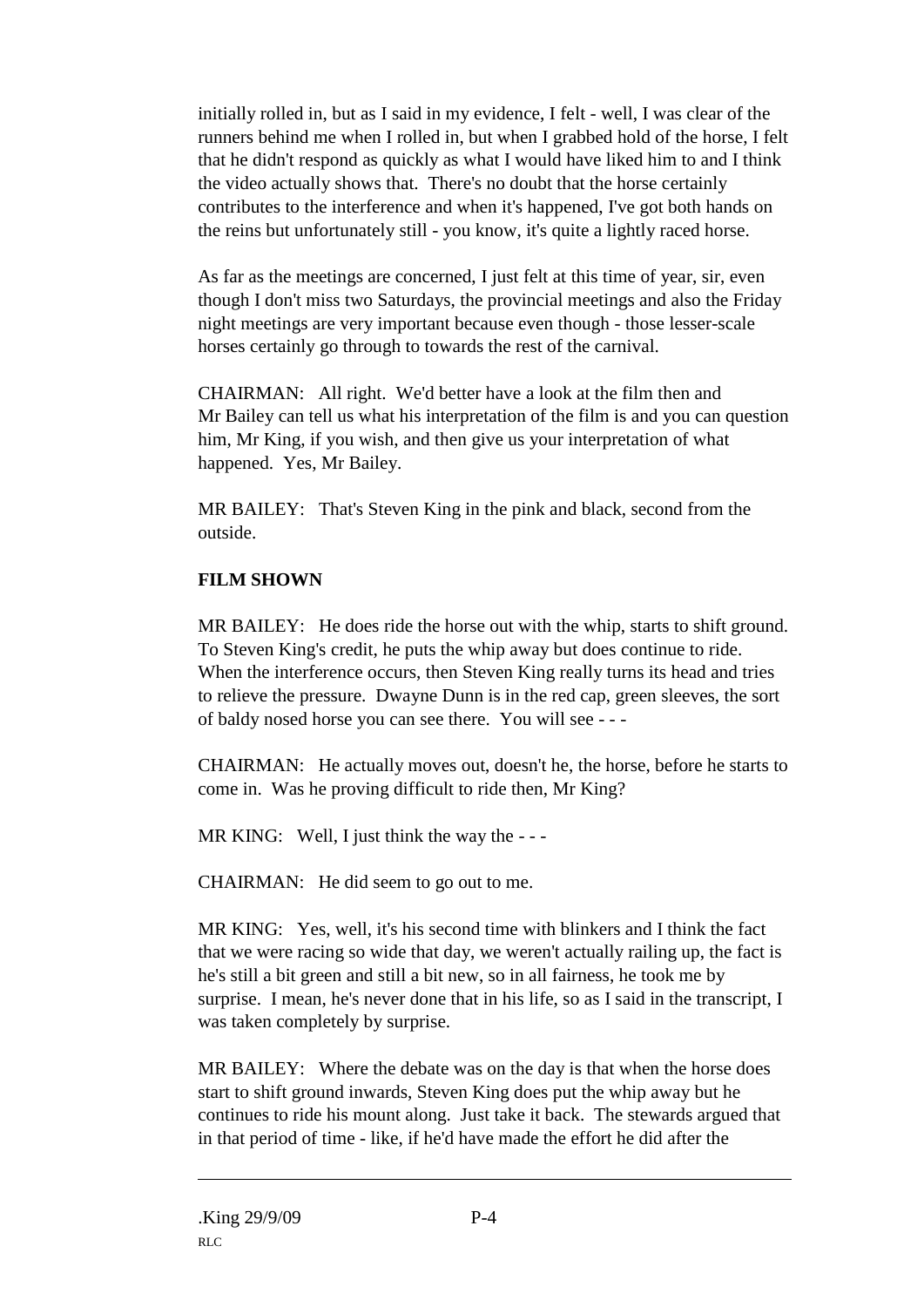interference occurred or made half that effort, we wouldn't have said that that was careless. We just felt that in the circumstances, he should have done more than he did.

CHAIRMAN: But even when he pulled the horse off, the horse seemed to race rather erratically to me, when he pulled the - - -

MR BAILEY: He certainly jagged it afterwards.

CHAIRMAN: Yes, just there.

MR BAILEY: And straightened it up.

CHAIRMAN: Yes, then he got his head up. Had you ridden him before with blinkers on?

MR KING: No, first time.

MR FORREST: You had ridden him three times before, looking at the - - -

MR KING: Yes.

CHAIRMAN: First time with blinkers.

MR FORREST: First time with blinkers.

MR KING: He raced at - - -

CHAIRMAN: Had you trialled him in blinkers? Had you trialled him?

MR KING: I worked him in blinkers at Flemington on the rail on the Viscoride; went to Bendigo when he won on firm ground and I watched his race that day and he actually raced pretty good on top of the ground, but I think the fact was being out where we were this day and the fact that the track was slow, which he didn't handle - look, as I said, he just took me completely by surprise. I mean, I could possibly have fought the charge but I just felt I would have been wasting, you know, 30 or 40 minutes trying to get that across, so I'm happy to accept that, but in saying that, I felt that I did as much as possible to avoid interference to the rest of the boys. Mr Bailey might be able to tell you later on that Mark Pegus also got a reprimand for this interference to young McCabe behind - I think he was in the green - - -

MR BAILEY: In the pink.

MR KING: Pink, was he, sorry - in the pink. Mark Pegus is in the red cap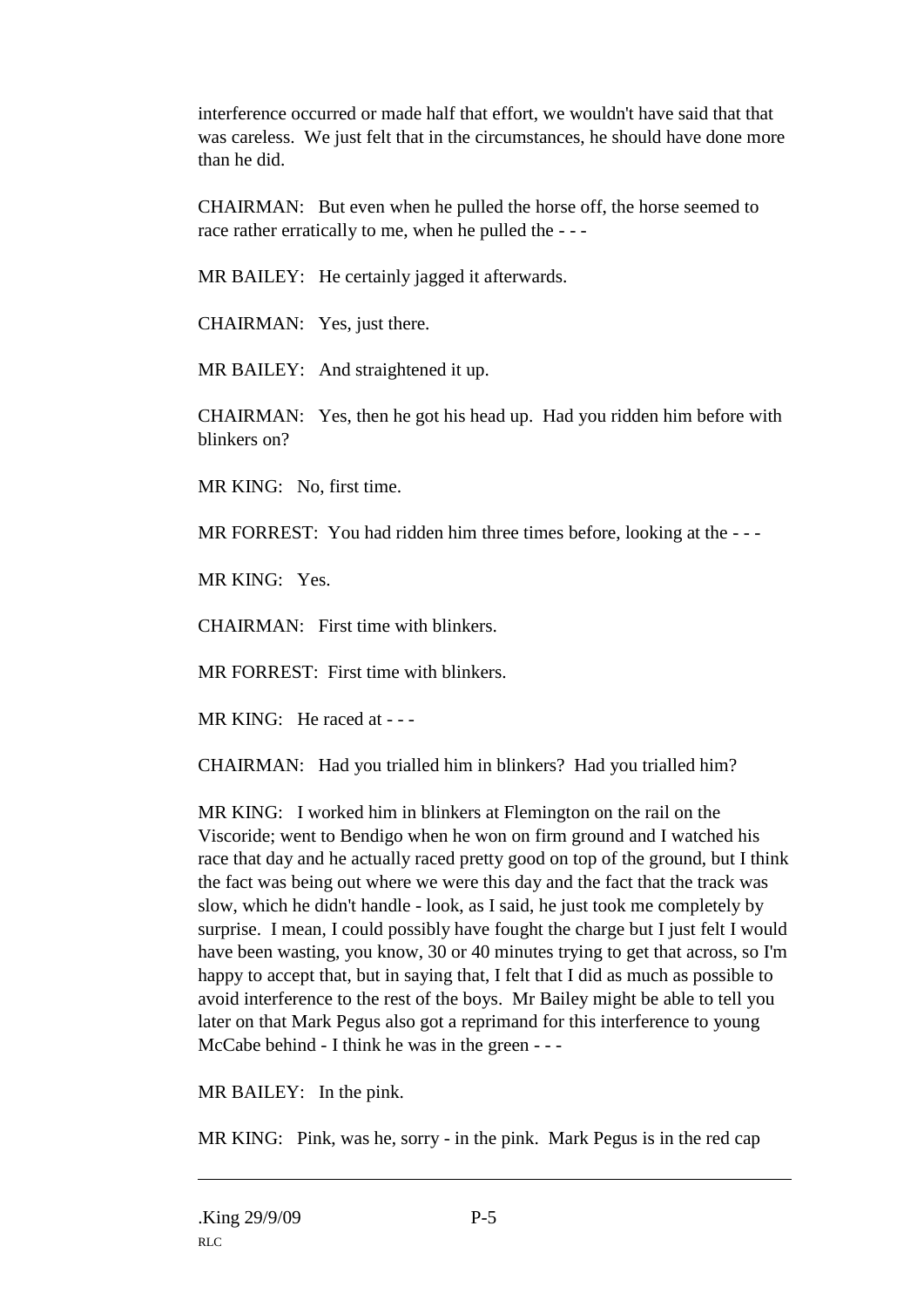with the red and white sash behind Dwayne Dunn and he actually put himself into an awkward position too. So there's a few instances in this one interference, sir. But, look, there's no doubt my horse has laid in. I've grabbed hold of him and obviously I've made contact with Dwayne Dunn's mount  $but - -$ 

CHAIRMAN: What you really seem to be saying is that the stewards didn't take sufficient account of your horse's waywardness and that you did everything you could but he was sufficiently wayward that he took you by surprise and there was nothing much you could do about it.

MR KING: Well, certainly I didn't - exactly right, I certainly wasn't pulling the stick on the horse and asking him for an effort, I actually put both hands on the reins and tried to correct him, but I don't question the fact I've made contact with Dwayne Dunn's mount.

CHAIRMAN: Yes.

MR KING: You can see that obviously.

CHAIRMAN: Your criticism, Mr Bailey, is that he should have taken remedial action earlier

MR BAILEY: Yes, Mr Chairman. For as long as I've been going to the races, and Steven King I think would agree, apprentices and riders are told all the way through their careers that if horses are going to shift ground, they are required to stop riding and straighten them. If they do that, they have met their responsibilities. In this case, Steven King half did it; he put the whip away but he kept riding. Had he have made a better effort to stop riding and straighten it, we would accept that explanation every time, because he's done what's required. If he stops riding, straightens and the interference still occurs, we wouldn't be holding any rider responsible for it if they have done sufficient effort to try and prevent it.

CHAIRMAN: What's your answer to that, Mr King?

MR KING: Well, once again, sir, I mean, I felt that I did everything possible to stop my mount from creating interference. As I said, I put the stick away, I put both - - -

CHAIRMAN: Going back one step; the criticism is that you did not stop riding early enough.

MR KING: Well, in saying that, sir, I was clear of the jocks behind me, so at that stage, you know, horses do shift. As long as you're clear, there's nothing to